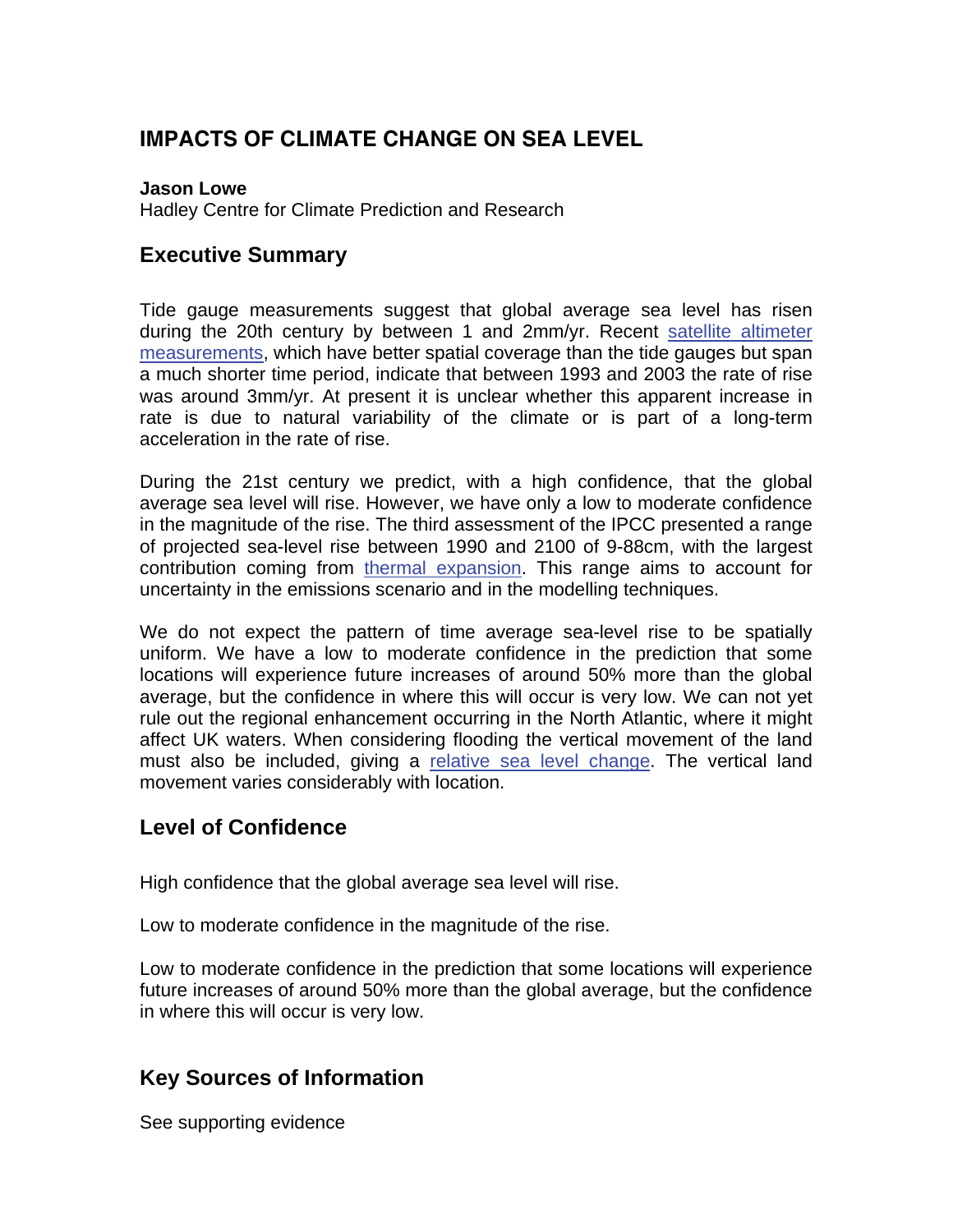## **Supporting Evidence**

Sea-level rise can cause a range of impacts, most obviously inundation. However, whilst the average rise in sea-level over long timescales may directly flood some low lying areas the extremes of sea level are often more damaging. A range of coastal impacts are considered in the Intergovernmental Panel on Climate Change's third assessment report from working group 2 (IPCC TAR WG2, 2001).

Tide gauge measurements suggest that the global average sea level has risen during the  $20^{th}$  century by between 1 and 2 mm/yr (IPCC TAR WG1, 2001). Recent satellite altimeter results, which have better spatial coverage but were obtained over a much shorter period, show a rise of around 3mm/yr between 1993 and 2003 (Cazenave and Nerem, 2004). It is not yet clear whether this increase over the  $20<sup>th</sup>$  century average rate is part of a long-term acceleration or is due to natural variability of the climate system. Reconstructions of  $20<sup>th</sup>$  century sea level using a combination of tide gauges and altimeter results (e.g. Holgate and Woodworth, 2004; Church and White, 2006) show periods earlier in the century that also have a rate of rise that is greater than the century scale average, although the latter authors did also note a long term acceleration.

Attempts to simulate observed sea-level rise using climate model simulations driven by both man-made and natural forcing (Gregroy *et al.,* 2006) suggest that while we are able to credibly simulate the individual contributions from the major known sources, the simulated  $20<sup>th</sup>$  century total sea-level rise is less than observed. The reason for this discrepancy remains an active area of research.

Estimates of 21<sup>st</sup> century sea-level rise can be produced using computer models of varying complexity. The Intergovernmental Panel on Climate Change's third assessment report from working group 1 (IPCC TAR WG1, 2001) presented a range of estimated future sea-level rise between 1990 and 2100 of 9-88cm (Figure 1), with the largest contribution coming from thermal expansion. This range aims to account for uncertainty in the emissions scenario and in the model techniques.

We do not expect the pattern of time average sea-level change to be spatially uniform. Figure 2 shows a simulation from one climate model, HadCM3. We have a low to moderate confidence in the prediction that some locations will experience future increases of around 50% more than the global average, but our confidence in where the above average increases will occur is very low (Gregory *et al.,* 2001). We cannot yet rule out significant regional enhancement occurring in the North Atlantic, where it might affect UK waters.

A further issue of importance is whether the contributions from the Greenland and Antarctic ice sheets could in fact be larger than expected. If atmospheric greenhouse gas concentrations continue to rise beyond the end of the  $21<sup>st</sup>$ century then it is likely that the sea-level rise contribution from these sources will increase, although our ability to model the changes currently have many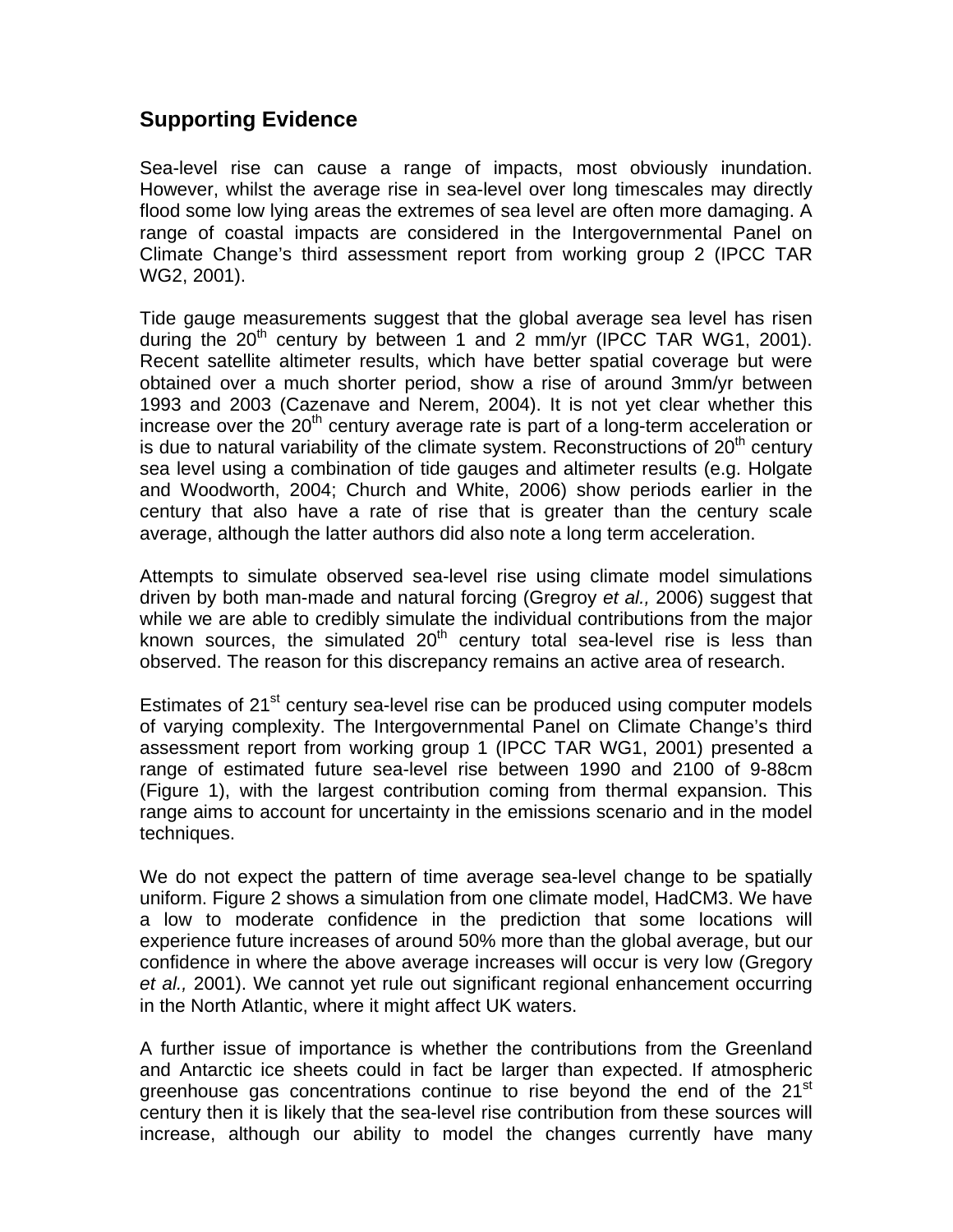limitations. Several authors (e.g. Rignot, 2006; Rignot and Kanagaratnam, 2006; Luckman et al., 2006) have noted the recent acceleration of outlet glaciers in both major ice sheets, which could be a first sign of an accelerated decline in the ice volume and a faster rate of rise in sea level. However, most of these studies cover fairly short periods of time and it is unclear whether we are seeing a longterm acceleration or shorter-term variability. Developing improved models of ice processes is another active research area.

Finally, from the perspective of flooding, the vertical movement of the land must also be considered. Shennan and Horton (2002) present estimates of the land movement around the United Kingdom coastline. It should be noted that some locations experience a fall whereas others show a rise, with large variations around the coastline. When added to the local time mean sea-level change the land movement terms could either increase or decrease the relative sea-level rise by up to 20 cm during the  $21<sup>st</sup>$  century.

**Please acknowledge this document as: Lowe, J. (2006). Impacts of Climate Change on Sea Level in Marine Climate Change Impacts Annual Report Card 2006 (Eds. Buckley, P.J, Dye, S.R. and Baxter, J.M), Online Summary Reports, MCCIP, Lowestoft, [www.mccip.org.uk](http://www.mccip.org.uk/)**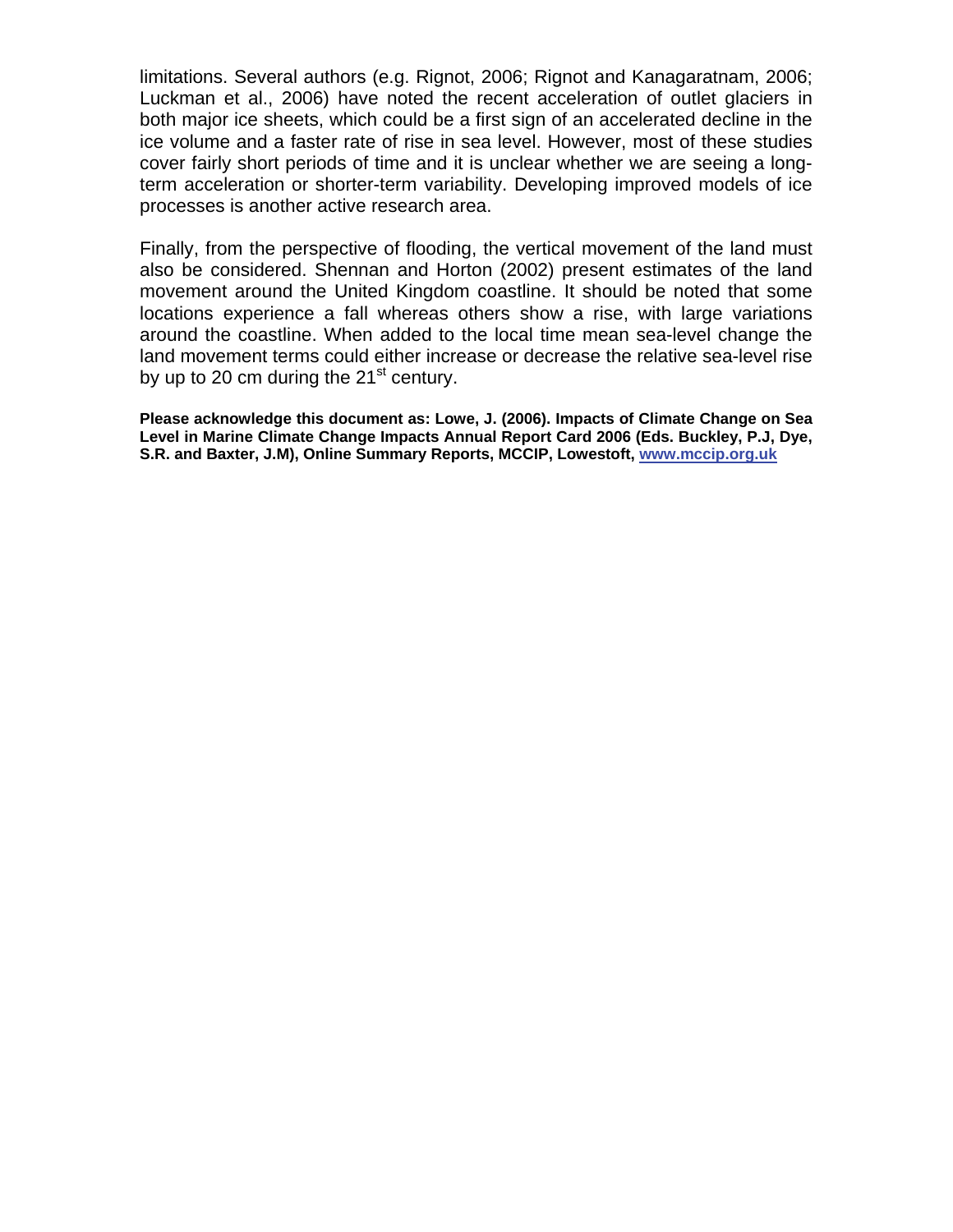# **Figures**

Figure 1: Predicted changes in global average sea level. This range aims to account for uncertainty in the emissions scenario and in the model techniques. Taken from the IPCC's third assessment

([www.grida.no/climate/ipcc\\_tar/wg1/index.htm\)](http://www.grida.no/climate/ipcc_tar/wg1/index.htm).



Figure 2: Predicted changes (m) in the spatial pattern of sea level rise from the HadCM3 climate model. The changes are between present day and the end of the 21<sup>st</sup> century for an SRES A2 scenario.